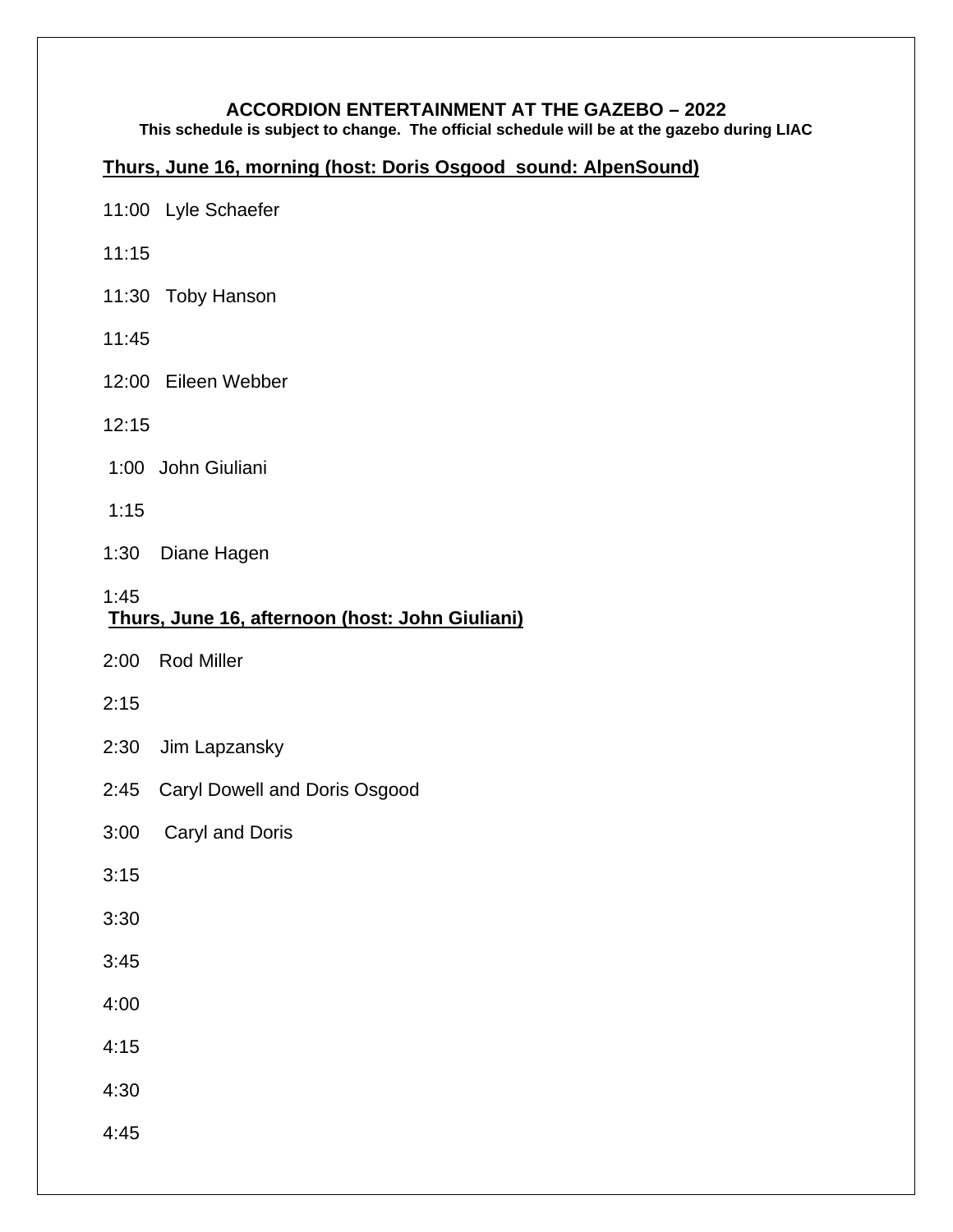### **Fri, June 17 morning (host: Doris Osgood sound: AlpenSound)**

- 10:30 Reserved for Rainier Middle School
- 12:30 Bonnie Birch
- 12:45 Lyle Schaefer
- 1:00 Beverly Fess w/ Ron Griffin
- 1:15 Beverly/Ron

#### **Fri, June 17, afternoon (host: TBA )**

- 1:30 Colleen Halverson/Joan Coleman/Cathy Cowley
- 1:45 Colleen/Joan/Cathy
- 2:00 Andre Graa
- 2:15 Kory Tideman
- 2:30 Ronen Segall
- 2:45 Jim Lapzansky
- 3:00
- 3:15
- 3:30 **Organized Jam Session with Lyle Schaefer directing** *set list posted on line using the Gazebo Ensemble Gig Book* (3:30 – 3:40 set-up, 3:40 – 4:20 performance, 4:20 -4:30 clear stage)

4:30

4:45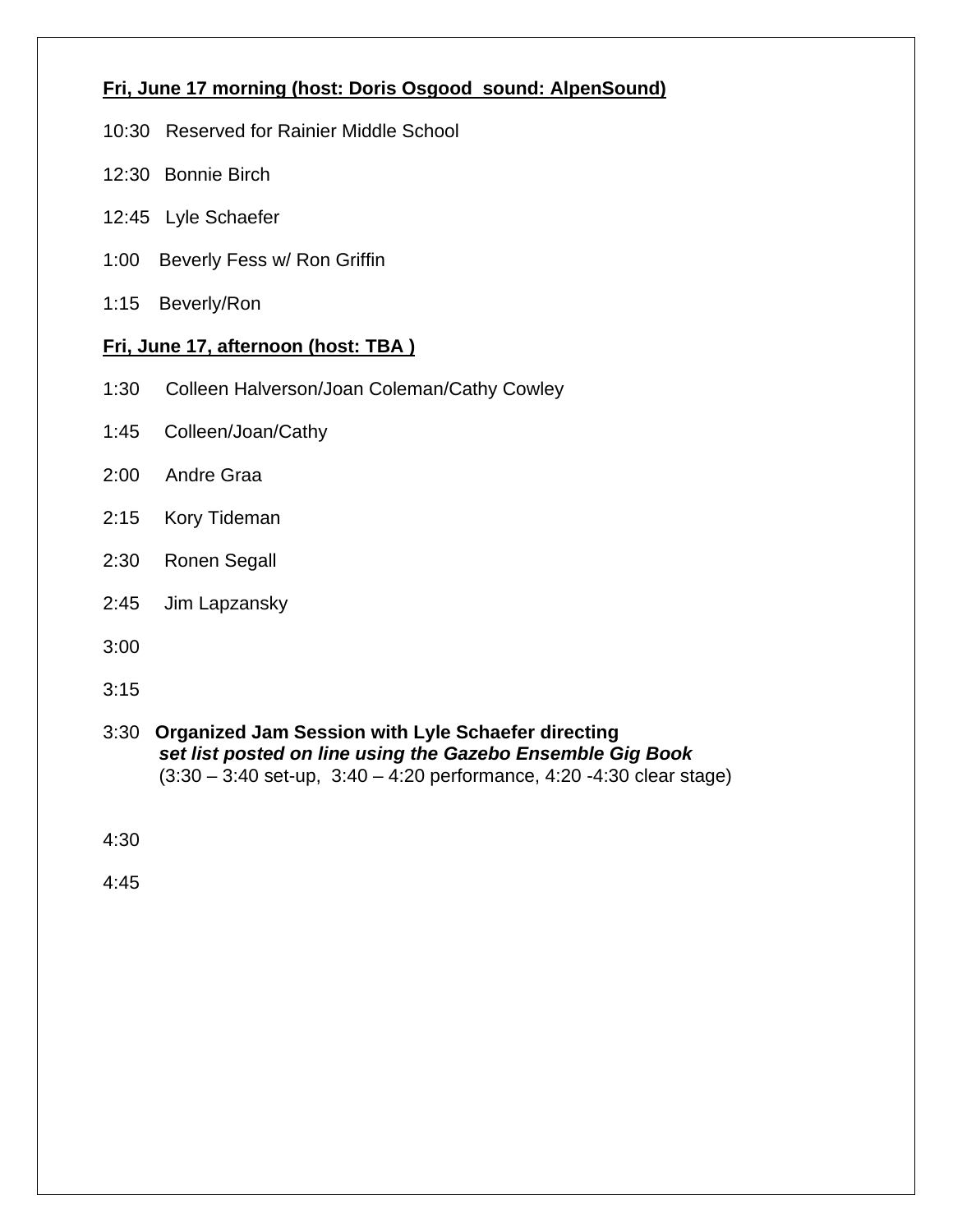#### **Sat, June 18, morning (host: Doris Osgood sound: AlpenSound)**

- 11:00 Doris Osgood
- 11:15 Pamelajean Myers/Doris
- 11:30 Andy Gonzalez with Juan Barco
- 11:45 Andy/Juan
- 12:00 Gary Malner
- 

12:45

12:20 Ted Lunka (Parade: gather at festhalle 12:30, **begins** approx..12:45 PM schedule may be altered a bit)

- 1:00 Lyle Schaefer
- 1:20 Olga Kargopoltseva

### **Sat, June 18, afternoon (host: TBA)**

- 1:40 Ronen Segall
- 1:55 Andre Graa
- 2:10
- 2:30 Diane Hagen/Celia Dalrymple
- 2:45 Celia Dalrymple/Charles Dalrymple
- 3:00 Mike Zampiceni
- 3:15 Mike Z.
- 3:30 **Organized Jam Session with Lyle Schaefer directing** *The set list is posted on line using the Gazebo Ensemble gig book* (3:30 – 3:40 set-up, 3:40 – 4:20 performance ,4:20 -4:30 clear stage)
- 4:30 Cadence Cooper
- 4:45 Thomas Cooper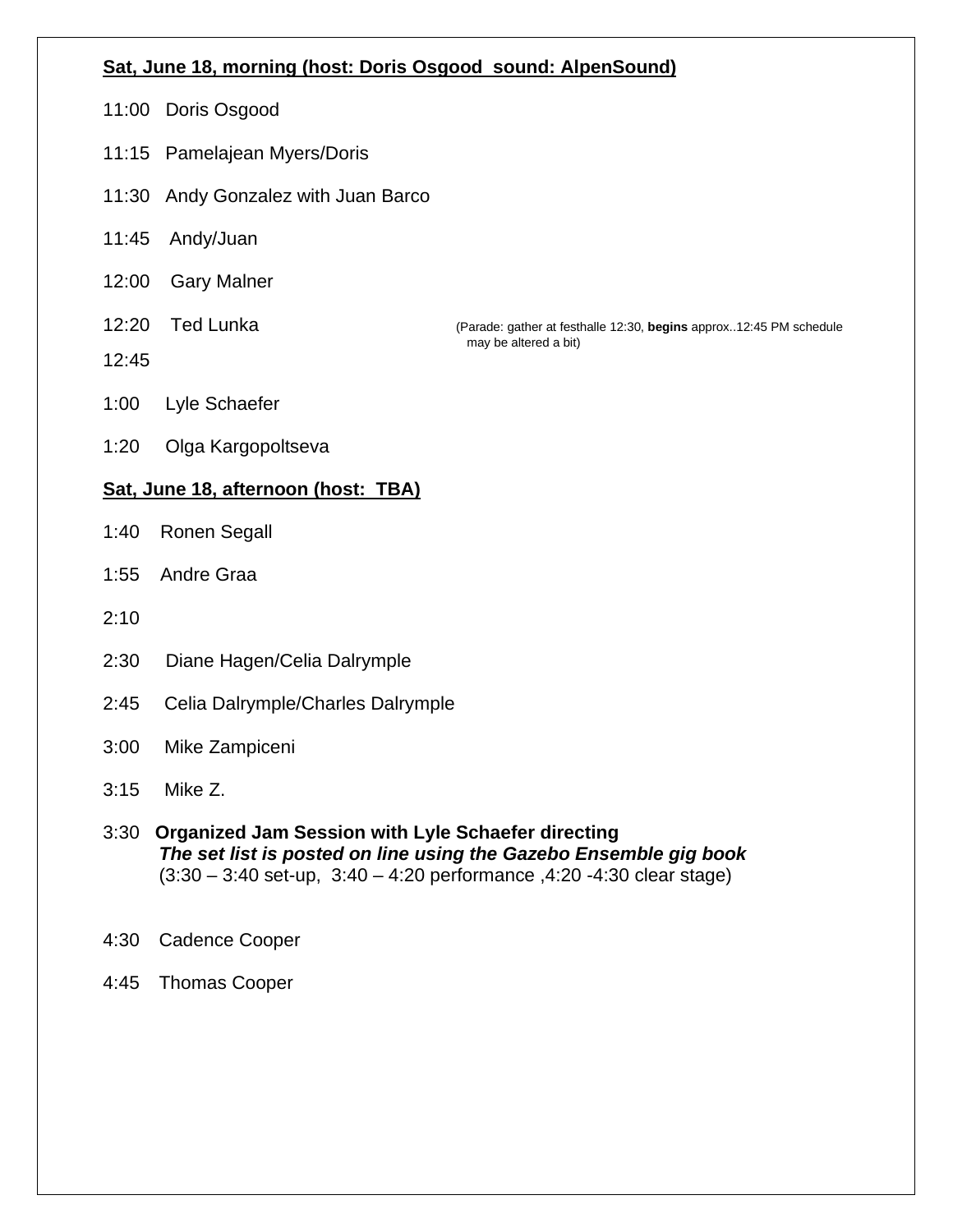#### **Sun, June 19, morning (host: Doris Osgood sound: AlpenSound)**

- 11:00 Lyle Schaefer
- 11:15
- 11:30 Jim Lapzanski
- 11:45
- 12:00 Rod Miller
- 12:15
- 12:30 Caryl Dowell/Doris Osgood
- 12:45 Caryl/Doris
- 1:00
- 1:15
- 1:30
- 1:45